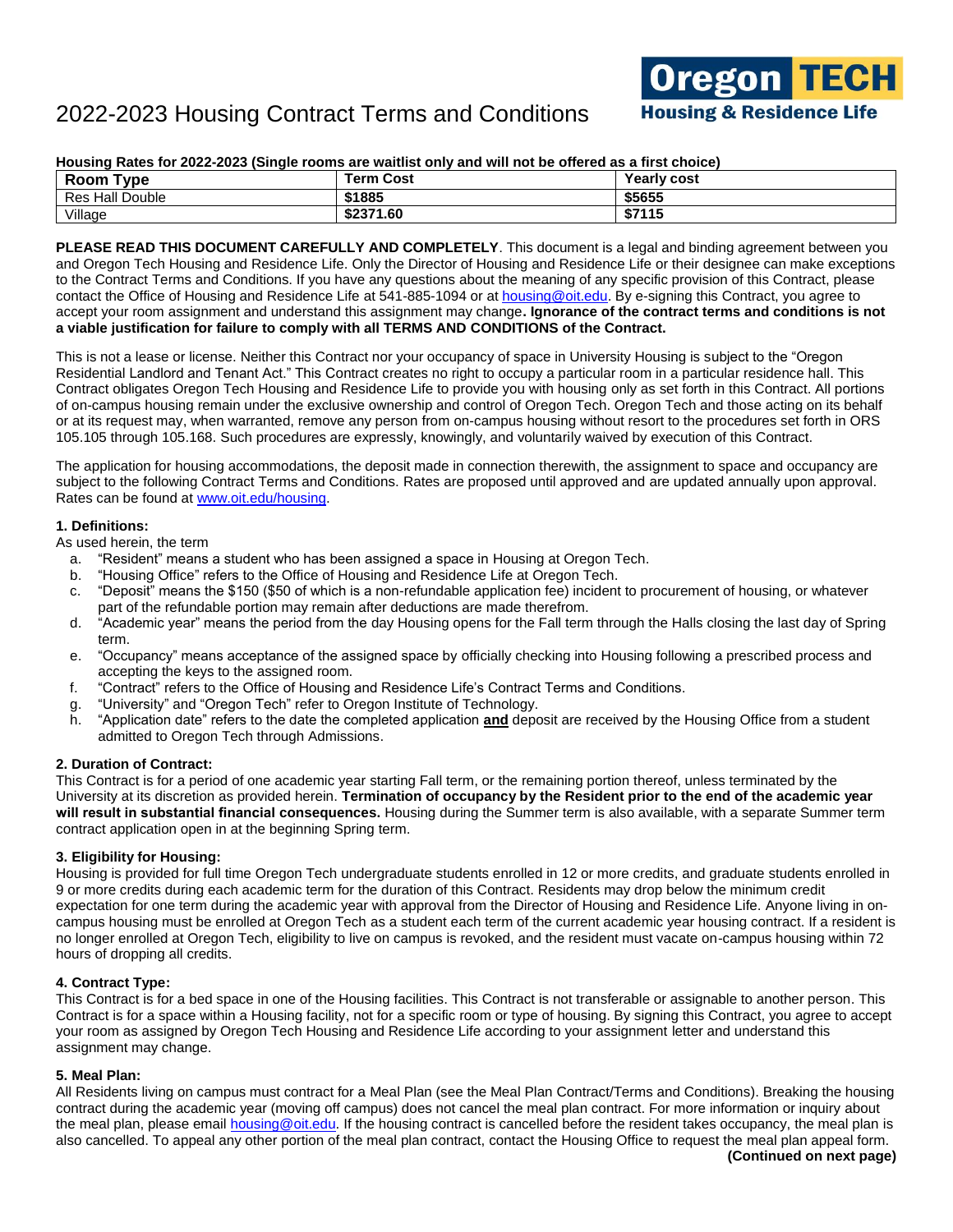

### **6. Application:**

Before an application for housing will be processed, the applicant must be admitted to a degree program at Oregon Tech (or OHSU School of Nursing). Furthermore, the applicant must bind themselves to these Terms and Conditions by completing, signing, and returning to the Housing Office the required form(s) accompanied by a \$150 housing deposit, of which \$50 is a non-refundable application fee. **Financial aid awards cannot be used to pay the \$150 deposit**. An applicant under 18 years of age must have the Contract application signed by a parent or legal guardian, using the Parent/Guardian Signature page at [www.oit.edu/housing](http://www.oit.edu/housing)**.**

### **7. Building and Room Assignments:**

- a. On-campus room assignments are made without regard to race, religion, or national origin.
- b. Assignment to a Housing facility and occupancy therein are ultimately contingent upon final acceptance for admission, payment of the housing deposit, full-time enrollment in classes, completed meal plan application, and availability of space. The assignment may also be based on previous behavior or conduct issues.
- c. The Housing Office makes every effort to assign the Resident in accordance with their roommate or room-type preference (double room or an apartment space). While every reasonable effort is made, Oregon Tech Housing and Residence Life cannot guarantee meeting all requests or guarantee compatible roommates. Housing and Residence Life also makes every effort to honor the room choice made by incoming residents who chose a space through Choose my Room but reserves the right to make changes for administrative or emergency needs.
- d. Only the assigned Resident may officially check in and occupy the assigned space.
- e. Residents in a double room without a roommate must keep the room ready for a roommate to move in at any time or face disciplinary actions and possible fines. Definition of a room ready to accept a roommate includes one open bed, with a desk, drawers, wardrobe, and bookshelf free of personal items.
- f. Oregon Tech Housing reserves the right to make or change room assignments at any time based on administrative needs—even if the Resident chose this space during the Choose my Room process. This includes but is not limited to reasons including the need to consolidate space or due to sanctions because of conduct or contract violations. Residents may be required to move to another room/apartment to consolidate unassigned space.
- g. Refusal of a Roommate: If there is a vacancy during this Contract, refusal (including but not limited to verbal, behavioral, or other means of rejection) of a roommate or unwillingness to work with Housing and Residence Life staff in finding/accepting a roommate will result in disciplinary action and potentially higher housing fees. Refusal of a roommate may also result in a new living assignment (to another hall/room).
- h. Residents are prohibited from moving rooms without the approval of the Housing Office in accordance with the room change policy (as outlined in the *Student Housing Handbook*). Residents who change rooms without Housing Office authorization face disciplinary actions, financial penalties, and may be required to return to their originally assigned space.
- i. Residents returning to on-campus housing for another contract year are given preference of their assignment and are eligible to contract and choose their desired room during spring term. The \$50 application fee is not required if Resident is currently occupying a room in Housing, and the \$100 refundable deposit is forwarded to the next contract period. The \$250 confirmation payment must be paid per Point 13c each year a student lives in on-campus housing. Applications to live on campus for the next academic year are available in January.
- j. Room selection and assignment for new applicants will be made available in order of the application acceptance date. Applications for new Residents received by May 1 will be guaranteed a space in on-campus housing.
- k. Living in a Village apartment alone is not an option. If this occurs, the resident will be subject to the consolidation process per point 7f. When a vacancy occurs in any space, the Housing Office will reach out to Residents on the appropriate waiting list to fill the space.
- l. Gender inclusive housing (housing designed to meet the needs of those wishing to live in a more inclusive space) may be available on a case-by-case basis. For more information, please contact the Housing Office at housing@oit.edu.
- m. All rooms are inspected for health and safety standards on a regular basis. If a space does not meet health and safety standards, the Resident(s) is given 3 days to bring the space up to the prescribed standards. If the issues are not addressed after a second inspection, Housing staff will remedy the issue(s) and the Resident(s) will be charged for time and supplies to bring space up to standards. Additionally, University personnel will check all rooms during Winter Break and Spring Break to ensure vacant spaces are ready to accept a new roommate(s). If a vacant bed space is not ready (definition of a space ready to accept a roommate is defined as an open bed, with a desk, drawers, wardrobe, and bookshelf free of any personal items) for an incoming Resident, the remaining Resident(s) will be charged a fee for the space to be prepared for an incoming Resident(s).
- n. As a part of the checkout process, Residents are responsible for returning all Housing issued keys including the room key, prox card, and mailbox key/combo card. A final inventory of the bed space and any applicable common area spaces will occur by a member of the Residence Life staff. The room must be cleaned and empty before the checkout process can begin. Failure to follow or complete the checkout process will result in an improper checkout charge as well as other charges from any damages.
- o. Residents evicted for conduct prescribed by Oregon Tech, the Oregon Tech Board, and/or this document, or who are evicted for nonpayment of institutional charges, will be responsible for full room and board charges for the remainder of the current term with an additional per term charge for the remaining term(s).

**(Continued on next page)**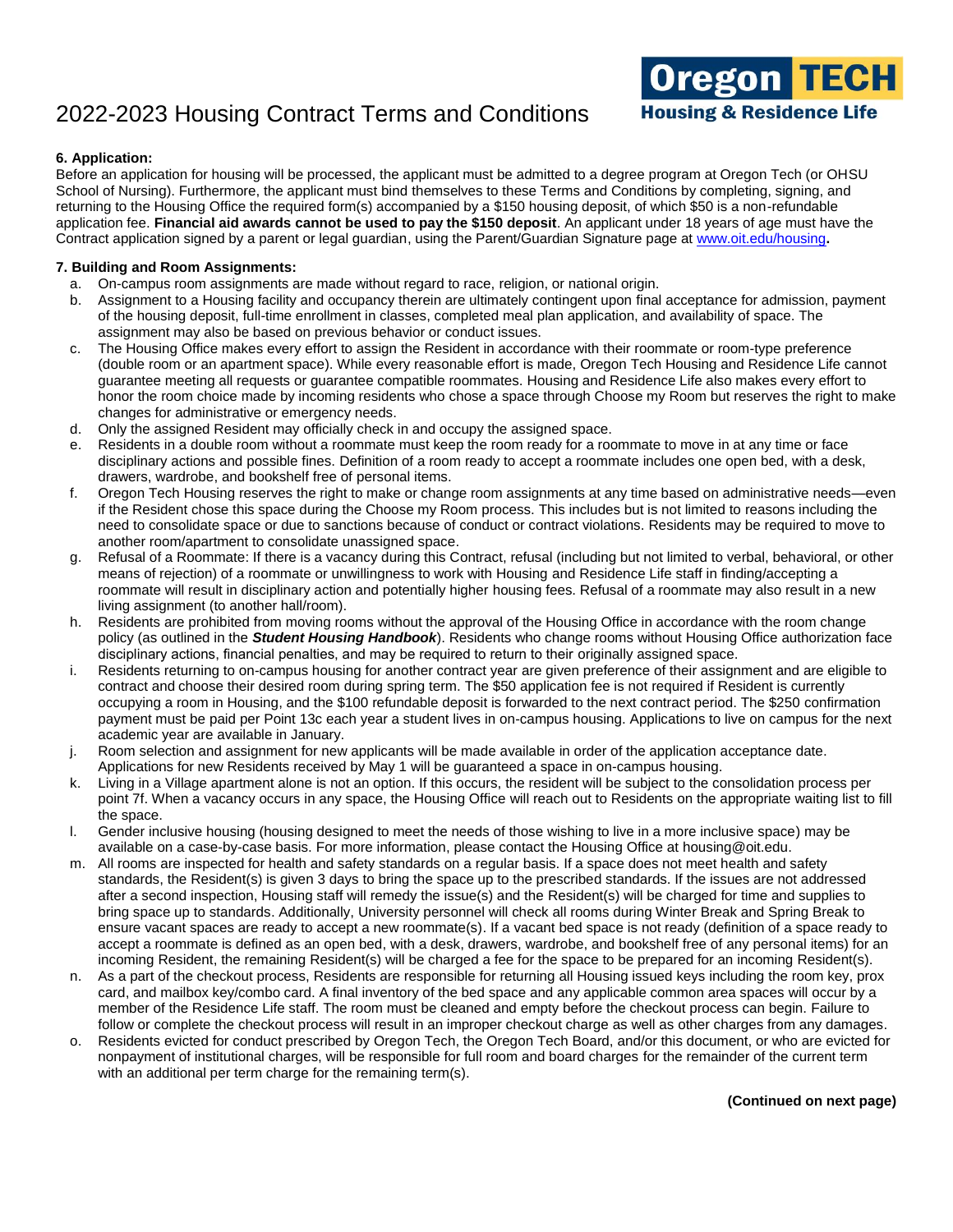

### **8. Occupancy Requirement or Forfeiture:**

Except as indicated in this paragraph, assignments will be held until 5:00 pm the day prior to the start of classes each term. Individuals unable to officially check in and take occupancy before this deadline must notify the Housing Office at housing@oit.edu and provide their delayed check-in date. Failure to take occupancy by the deadline or the delayed date may result in cancellation of the room assignment and forfeiture of the entire deposit and confirmation payment (fall term).

#### **9. Cancellation of the Contract:**

Residents agree to reside in on-campus housing from the date of their check in through the end of the Spring term-June 17, 2023.

- a. Before Check-In, applicants may cancel their Contract by submitting the Contract Cancellation Form, available at www.oit.edu/housing. The refundable portion of the deposit will be credited back to the student account if the Cancellation Form is received in the Housing Office by August 15, 2022.
- b. After Check-In, termination of the Housing Contract occurs when the resident checks out of their assigned space and completes all appropriate steps found in the *Student Housing Handbook*. Residents may only be released from the Contract with limited financial penalties for breaking this academic year contract for the reasons below:
	- i. Resident withdraws from Oregon Tech, or is dismissed from the University for academic reasons during this Contract period, unless the withdrawal is the result of a disciplinary action.
	- ii. Resident provides proof of marriage, domestic partnership, or parenting as reason to break the housing contract.
	- iii. Resident is in a program of study at Oregon Tech which necessitates residence outside of Klamath Falls. This includes Residents transferring to the Oregon Tech Portland Metro campus.
	- iv. Resident completes their academic program, graduating from Oregon Tech (housing deposit is refundable).
	- v. Resident experiences significant and unforeseeable hardships outside of Resident's reasonable control.

If the Resident is under 18 years of age and requesting release from the Contract, the request must be accompanied by written consent from a parent or legal guardian sent to [housing@oit.edu.](https://oregontech-my.sharepoint.com/personal/mandi_clark_oit_edu/Documents/Housing%20contract%20info/2022-2023/housing@oit.edu)

#### **10. Financial Requirements:**

Per the signature on this housing contract, Resident agrees that a housing assignment obligates Resident to pay in full for such accommodations, whether occupied or not, throughout the remainder of the academic year, except as otherwise permitted in this Contract. At the discretion of the Director of Housing and Residence Life, the requirement of payment as set forth above may be waived or modified under the following circumstances:

- a. Cancellation of application prior to taking occupancy or failure to take occupancy by the required date as stated above (Point 8) will result in termination of the Contract.
- b. Failure to pay the confirmation payment for the fall term may result in cancellation of this Contract, the room assignment, and result in forfeiture of the housing deposit.
- c. Failure to clear the student account of previous charges owed to Housing and Residence Life by the University payment due date (or July 15) may result in cancellation of assignment, Contract, and forfeiture of the housing deposit.
- d. A Resident who officially withdraws from the University and properly checks out of on-campus housing through the third week or partial week of classes will terminate this Housing Contract and will be charged housing costs equal to 50% of the total current term's housing charges. An additional 20% of the total current term's housing rate will be charged for each additional calendar week or partial week of occupancy beyond the third full calendar week of classes. After the fifth week of classes, no housing charges will be refunded. The refundable portion of the housing deposit is forfeited.
- e. A Resident who checks out of on-campus housing but does not withdraw from the University will be charged full housing rates for the current term plus \$450 for each remaining term, charged to student account immediately upon checking out of on-campus housing. The refundable portion of the housing deposit is forfeited. If Resident checks out after the end of fall or winter term Housing closing, but continues enrollment at Oregon Tech, full term housing charges are incurred for the next term. Resident must vacate an on-campus assigned space prior to the published closing dates or is considered to have taken occupancy for the following term and is therefore responsible for full housing fees for that term.
- f. Non-payment of full housing charges and late fees (if applicable) by Nov. 1 (fall term), Feb. 1 (winter term), and May 1 (spring term) may result in immediate termination of the Housing Contract and encumbrance of University records for full amount of applicable rent and late fees until charges are paid.

### **11. Appeal of Financial Consequences:**

Exceptions to this Housing Contract may be requested by completing the appeal form a[t www.oit.edu/housing.](https://oregontech-my.sharepoint.com/personal/mandi_clark_oit_edu/Documents/Housing%20contract%20info/2022-2023/www.oit.edu/housing) Appeals are reviewed on a case-by-case basis. An exception granted to one provision of this Contract shall not be construed as a waiver of any other provisions. Housing and Residence Life retains sole discretion in granting or denying appeals and all decisions are final. Submit appeals of any of the Terms or Conditions of this Housing Contract through the Housing Appeal form found a[t www.oit.edu/housing.](https://oregontech-my.sharepoint.com/personal/mandi_clark_oit_edu/Documents/Housing%20contract%20info/2021-2022/www.oit.edu/housing) Appeals must be received in the Housing Office within 30 calendar days from the date the charges were placed on account. Appeals received after 30 calendar days will not be reviewed.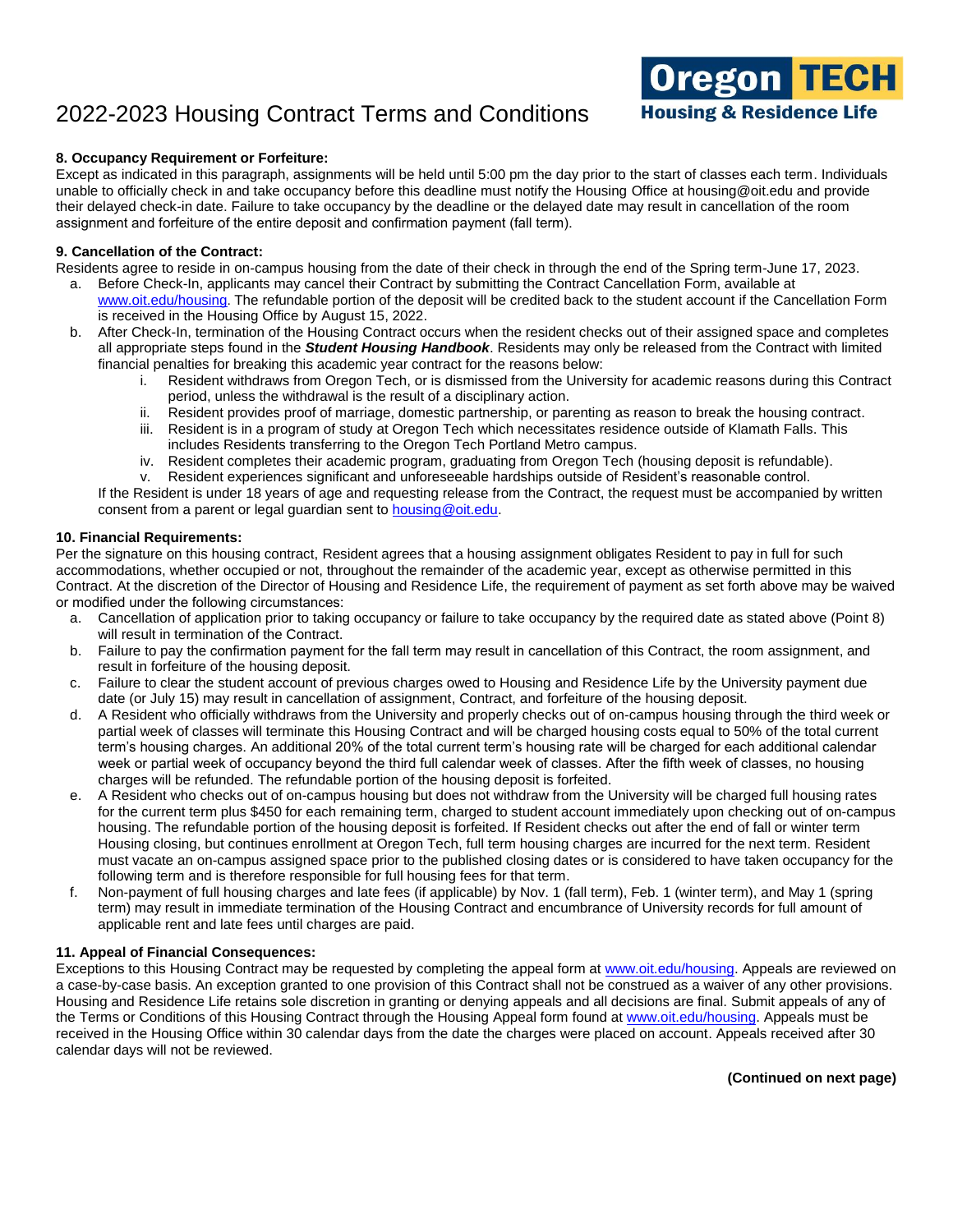

### **12. Deposit:**

The \$100 refundable portion of the housing deposit is a guarantee, in addition to Resident's direct personal responsibility, against cancellation of the housing application, termination of occupancy prior to full payment of rent owed, damages to property and other University charges that may accrue against the Resident. The entire \$100 deposit is subject to forfeiture under the following cases:

- a. Failure to cancel the housing application using the Housing Cancellation Form by August 15 for fall term start of occupancy (December 15 for winter term start of occupancy or March 15 for spring term start of occupancy).
- b. Failure to provide the confirmation payment or Confirmation Payment Deferment form found a[t www.oit.edu/housing](http://www.oit.edu/housing) for fall term by August 15.
- c. Failure of Resident to clear account of previous charges owed to Housing by July 15. The Contract will be subject to cancellation.
- d. Failure of Resident to take occupancy by the deadline prescribed in Point 8.
- e. Failure to comply with established check-out procedures upon termination of the Contract.
- f. Breach of any Term or Condition of this Contract.

All or any proportionate amount of the \$100 refundable portion of the deposit may be applied to payment of damages, or to any other charges owed to Housing and Residence Life or the University. Should damages or charges exceed the amount of the deposit or remaining balance thereof, Resident is responsible for and must promptly pay to the University the overage of such damages or charges. Refunds, when due, will be credited to the Resident's University account.

### **13. Payments:**

- a. Payments including the Housing application fee, deposit, and confirmation payment may be made by cash, check, money order, or online at [www.oit.edu/housing](http://www.oit.edu/housing) by clicking on Make a Payment button.
- b. The full amount of term housing charges will be charged to Resident's account at the beginning of each term.
- c. For Fall term: The \$250 confirmation payment or Confirmation Payment Deferment form at [www.oit.edu/housing](http://www.oit.edu/housing) is due by September 1. Failure to make the payment or deferment on or before the due date may result in cancellation of the assignment and forfeiture of the full deposit. The confirmation payment is a portion of the fall housing charge, separate from the previously paid housing deposit. The \$250 confirmation payment is refundable only by submitting [a cancellation form r](https://app.signnow.com/webapp/document/f721c0e2a8ff45c097b62e68d921b7aa3fde8452?dispatched=true&mobileweb=mobileweb_only&redirect_uri=https%253A%252F%252Fapp.signnow.com%252Fhtml%252Fthanks-for-signing%253Fdocument_id%253Df721c0e2a8ff45c097b62e68d921b7aa3fde8452%2526access_token%253D2b18714c309d131872638f769e7c2d42142ecfe35f55e788aca4e29f99bcf825&sign=1)eceived on or before September 15. The remaining balance due will be charged to Resident's University account and will be payable according to the University's payment requirements (refer to the Business Office).
- d. Interest will be charged on all unpaid balances. The maximum interest will be 1% per month or 12% per annum. Resident will be held responsible for charges, interest, and any other costs (including attorney fees) incurred in collection of outstanding debts owed to the University.
- e. Failure to pay the current term's housing charges may result in cancellation of the Contract for the remainder of the academic year and forfeiture of the housing deposit.
- f. Resident arriving prior to the official move-in day or remaining after the Contract Term will be assessed an additional daily charge pending space availability and written approval from the Director of Housing and Residence Life. There is a separate contract for Resident with a connection to campus that needs to arrive early for fall term (i.e., athletes, Admissions ambassadors, etc.). These housing costs are billed to the Resident University account and will be due according to the fee payment schedule.

### **14. Room Condition:**

Resident is required to sign a Room/Apartment Condition Report noting the condition of the room/bedroom and associated common areas upon check in and acknowledge receipt of room key, prox card and mail-box key or combination card. A final inspection will be conducted at the time of check out as described in the *Student Housing Handbook*. Furnishings are provided for use in the assigned room/apartment. All university provided furniture must remain in Resident's assigned space. If furniture is removed from the assigned space, Resident will incur charges until all University owned furniture is returned to its assigned space. If Resident is assigned a single in the Residence Hall, Resident may request one bed, one desk, and one chair be removed through the Housing work order system.

### **15. Damages and Losses:**

Resident is financially responsible for all damages to and losses of University property attributable to their act(s), omission, neglect, or participation in activities leading to damages. If damage charges cannot be attributed to a specific Resident or group of Residents, the charges will be allocated among all Residents of a community, floor, or the entire building. Charges are added to the Resident's University account in the Business Office, including a 15% administrative fee. Acts of vandalism are subject to financial and disciplinary actions and to prosecution by State authorities.

A minimum charge of \$100 will be assessed for tampering with fire alarms, smoke detectors, or other fire life safety equipment including, but not limited to, disconnecting, or removing the smoke detector battery or by other means rendering the smoke detector inoperable, and the removal of EXIT signs.

University personnel or their contractors make all repairs to housing facilities; Resident is not permitted to make or contract for repairs. If a repair is needed, submit a work order to Housing through TechWeb so repairs can be addressed.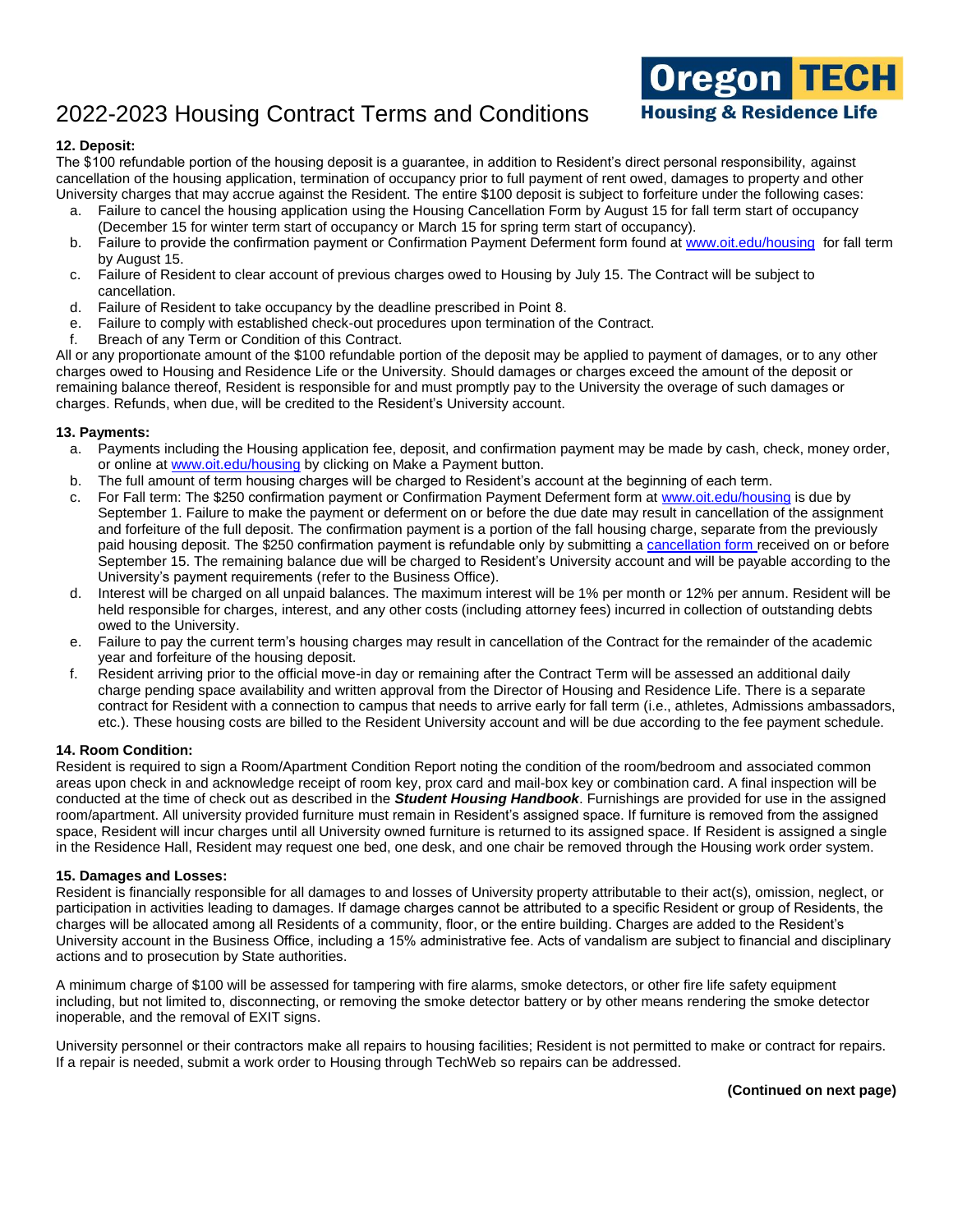

### **16. Right of Entry:**

The University reserves the right of reasonable entry to Resident's room/apartment to make necessary repairs, maintain health and safety standards, assure compliance with regulations, and to respond to emergency situations. Regularly scheduled and announced room inspections and fire/life safety inspections will be conducted by University personnel (or their delegated representatives) for maintenance, safety, health and sanitation purposes, or when reasonable suspicion exists that a violation of the Student Code of [Conduct](http://www.oit.edu/docs/default-source/Student-Affairs-/student-handbook/student-conduct-code.pdf) or a policy in the *Student Housing Handbook* is occurring. All entry to residential space occurs with two staff members present, after knocking and clearly announcing their presence and intent to enter the space.

### **17 Personal Property:**

Housing and Residence Life and the University assume no responsibility for and are not liable for any loss, theft of, or damage to Resident's personal property and effects, or that of Resident's guests in Resident room, public areas, laundry rooms, storage rooms or elsewhere. Even if the loss, theft, or damage results from the interruption of essential services for normal repairs, emergencies, alterations, improvements, or reasons beyond the control of the University. Resident is always responsible to keep assigned room locked. Resident is strongly encouraged to carry renter's insurance to protect personal belongings against damages or loss.

#### **18. Vacation Periods and Summer:**

Vacation periods include the Thanksgiving, winter, and spring breaks. Housing residential spaces are officially closed during these times. Resident is permitted to stay in Housing during break periods (**room-only basis**), **AFTER** registering for break housing with the Housing Office. If the Resident is found responsible for violating Housing or University policies, Resident may be denied the privilege of staying over any break. Resident must adhere to this Housing Contract and all Housing and Residence Life and University policies during break periods. Resident is required to depart 24 hours after their last final, or by hall closing at the end of Finals week, whichever comes first. Refer to the Housing Calendar found a[t www.oit.edu/housing](http://www.oit.edu/housing) for official opening and closing dates as well as break periods. On-campus housing during the summer term is under a separate Contract Terms and Conditions application, available in April.

#### **19. Mail and Email:**

- a. Resident will be assigned a personal mailbox (PMB). Resident is required to check their personal mailbox (PMB) and university email account **at least weekly**. Access is granted to the PMB with a Housing provided key or combination card issued to Resident at check in.
- b. It is the Resident's responsibility to provide an accurate forwarding address to Housing at the time of check out. Mail received at the campus address will be forwarded for 6 months. If a forwarding address is not provided, mail will be returned to sender. Housing cannot and will not forward packages. All packages are returned to sender if student is no longer a Resident.
- c. Mail service and forwarding may be interrupted or suspended during break periods.

### **20. The University and Housing and Residence Life reserve the following rights:**

- a. To change or cancel room assignments in the interest of order, discipline, or substantial administrative reasons, including, but not limited to, consolidating space, conserving energy, protecting the welfare of Residents or other economic and safety reasons.
- b. To prohibit non-residents from being on Housing premises in the interest of order or for disciplinary or substantial administrative reasons.
- c. To revise or amend these Terms and Conditions to meet administrative requirements.

#### **21. Contract modifications, breach, and remedies:**

Noncompliance with the Housing Conduct Policies, the *Student Housing Handbook*, and the Terms and Conditions of this Contract may result in disciplinary action under the university's [Student Code of Conduct](http://www.oit.edu/docs/default-source/Student-Affairs-/student-handbook/student-conduct-code.pdf) and applicable financial obligations. Non-compliance may also result in removal from on-campus housing. The Housing Office may administratively move/remove a Resident as necessary. This Contract may be terminated, changed, modified, or amended by Housing and Residence Life for any of the following reasons:

- a. When Resident behavior requires inordinate attention from staff members, roommates, or community members.
- b. When activities endanger the health, safety or welfare of the Resident, or the health, safety, or welfare of other Residents.
- c. When engaging in gross or disruptive behavior.
- d. When Resident ceases to be an eligible Resident, regardless of reason.
- e. When a violation of university rules or Housing Conduct Policies, the *Student Housing Handbook*, and/or the Terms and Conditions of the Contract occurs.
- f. When Resident has violated the housing community agreement or, the university's [Student Code of Conduct,](http://www.oit.edu/docs/default-source/Student-Affairs-/student-handbook/student-conduct-code.pdf) or has abused or damaged university facilities. Resident will also be subject to disciplinary action, prosecution, judicial review, legal fees, and replacement costs as deemed appropriate by university officials.
- g. Housing and Residence Life reserves the right to move Resident to another room, wing, floor, or building or to remove the Resident from on-campus housing if it is in the best interest of the university, the Resident, or other Residents of the university.

#### **22. Interruptions of service and construction:**

The Housing Office is not responsible for the continuation of food, mail, custodial services, heating, maintenance services, or security service at normal levels in the event of a natural disaster, strike, lockout of public employees or suppliers' employees, power/water/sewer interruptions from on- or off-campus sources, or in the event of other causal events beyond the control or reasonable anticipation of Housing and Residence Life.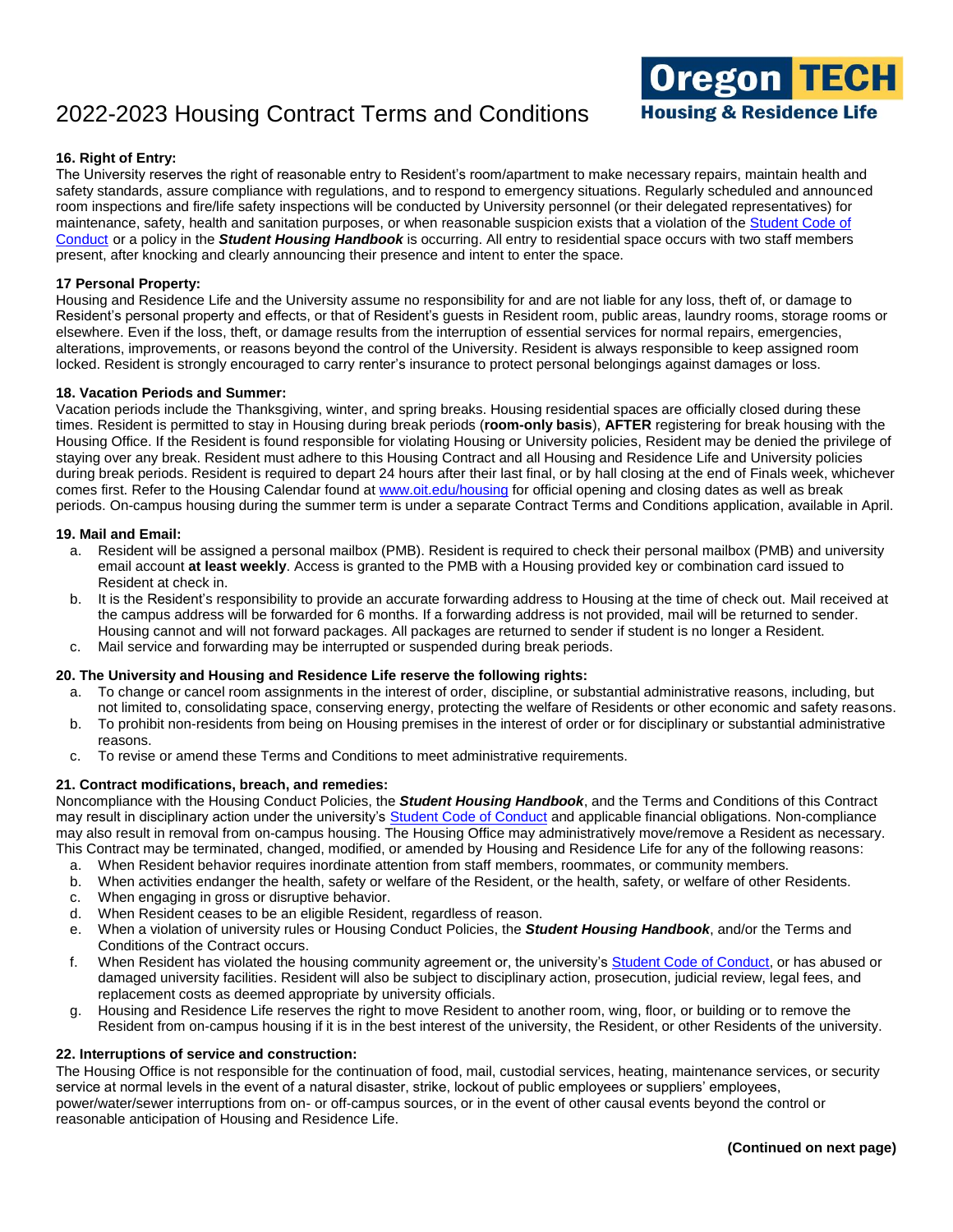

### **23 Conduct:**

Resident is responsible for complying with the rules and regulations of the University (see the [Student Code of Conduct\)](http://www.oit.edu/docs/default-source/Student-Affairs-/student-handbook/student-conduct-code.pdf), the Housing Office, this Contract, and the *Student Housing Handbook*. Failure to do so may result in eviction from Housing, suspension or expulsion from the University and prosecution. Residents removed from Housing for reasons of conduct remain responsible for the entire term's housing fees and will forfeit the \$100 deposit. Residents will also be subject to disciplinary action due to the misconduct of their guests.

### **CONDUCT POLICIES**

### **1. Alcohol:**

- a. Residents and their guests under the age of 21 are not allowed to possess, consume, or furnish alcoholic beverages. Possessing, consuming, or furnishing alcoholic beverages is prohibited in public areas as well as in all areas not specifically designated as 21+ areas by Housing and Residence Life. All local, state, and federal alcohol laws are in effect.
- b. Residents 21 years of age or older may possess and consume alcohol in the privacy of their room if it is designated as 21+ space (all assigned occupants of the space are 21+ years of age). The door leading to the hallway must be closed, and all occupants of the space must be 21 years of age or older if alcohol is present.
- c. Residents may not display alcoholic beverage containers, including but not limited to empty containers, regardless of Resident age.
- d. Possession of a rapid-consuming device is prohibited in campus housing.

For the full policy regarding alcohol in on campus housing, please refer to the *Student Housing Handbook.*

# **2. Drugs:**

- a. Illegal possession, use, sale, or furnishing of controlled substances on University-controlled property or at University sponsored or supervised activities is prohibited. Oregon Tech is held to federal laws around drugs, so anything determined to be illegal federally is not allowed on campus or in on-campus housing.
- b. Possession or use of illegal drug paraphernalia is prohibited in all housing facilities. Drug paraphernalia includes "bongs", pipes, vaporizers, and other devices that may be used to facilitate the consumption of illegal drugs. Illegal drug paraphernalia will be confiscated.
- c. Narcotics and dangerous drugs shall be defined in accordance with the applicable state and federal law as well as the Student [Code of Conduct.](http://www.oit.edu/docs/default-source/Student-Affairs-/student-handbook/student-conduct-code.pdf)
- d. Residents and guests may not be in any Housing facilities while impaired by any controlled substance.
- e. Marijuana is illegal under federal law. Despite the legalization of the possession, sale and use of marijuana in Oregon for those 21 and older, Oregon Tech complies with federal law. Oregon Tech prohibits the possession and use of marijuana in all forms. Oregon Tech is legally permitted to implement and enforce internal policies on campus which may or may not be the same as state laws but are in the best interests of student safety. Under federal law, marijuana use is considered illegal including medical marijuana. Residents and their guests cannot possess or use medical marijuana in any form, even if Resident or guest(s) is in possession of a medical marijuana card.

### **3. Conduct:**

- a. Disciplinary sanctions as serious as suspension or expulsion from the University and removal from Housing with concomitant risks of financial loss as stated in these "Terms and Conditions" may result if any Resident is found responsible for committing, attempting to commit, or assisting in the commission of any of the offenses listed in th[e Student Code of Conduct](http://www.oit.edu/docs/default-source/Student-Affairs-/student-handbook/student-conduct-code.pdf) and/or the *Student Housing Handbook*.
- b. Any Resident behavior that results in unreasonable noise that disrupts the community or demonstrates an unwillingness to live in a group setting is prohibited. Courtesy for neighbors in the community prevail, and noise must always be kept to a minimum.
- c. Minimum quiet hours are Sunday through Thursday 11:00 pm-8:00 am, and Friday and Saturday 1:00 am to 10:00 am. Each community may extend quiet hours to further restrict noise levels. Beginning the Monday of each Dead Week through the closing of on-campus housing, quiet hours will be enforced 23 hours a day. Time each day will be identified during Dead Week and Finals Week allowing Housing Facilities to clean and address areas of concern as needed. The right to sleep and study always supersedes the right to make noise.
- d. Staff may enter a Resident room (if Resident is not present) to eliminate disruptive noises (i.e., an alarm clock sounding, or a radio left on). Two staff members will be present, will knock and clearly announce their presence before entering.

#### **4 Dangerous Devices:**

The following items are prohibited in Housing and, if found, may result in the item(s) being confiscated or impounded, and Resident held responsible through disciplinary actions.

- a. Projectile Weapons: firearms including but not limited to BB guns, air guns, bows and arrows, and water balloon launchers.
- b. Ammunition, explosives, dangerous chemicals, martial arts weapons, or any other object that could be used as a weapon (i.e., metal knuckles, or similar instruments).
- c. Knives or blades: Any knife including but not limited a KA-BAR, bayonet, machete, dirk, dagger, and/or hatchets, swords (ceremonial or otherwise). Knives manufactured for a culinary purpose or with a blade less than 3 inches in length are allowed.